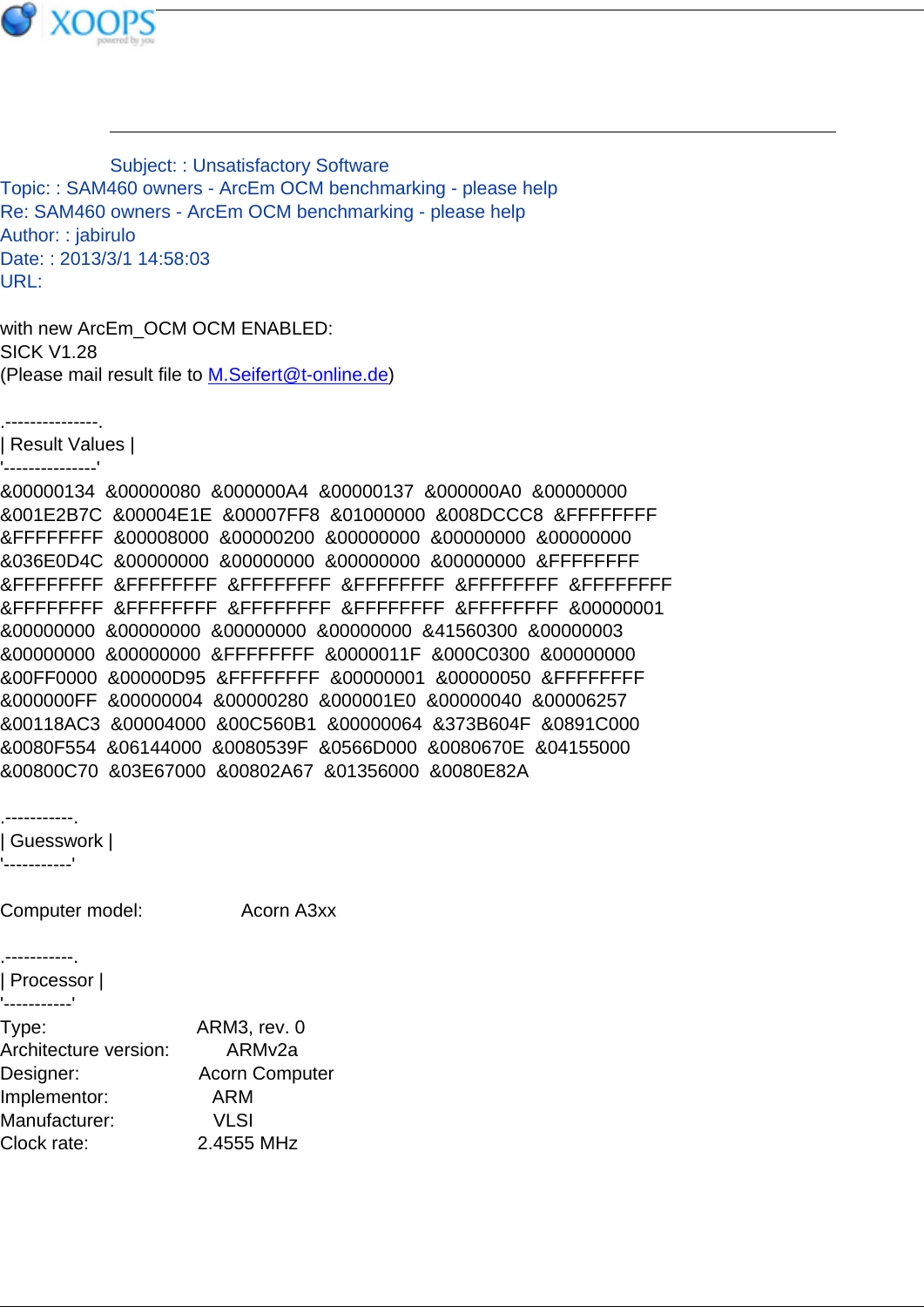| Processor bugs:                                |                                        |
|------------------------------------------------|----------------------------------------|
| RRX:                                           | No                                     |
| Mode change:                                   | <b>No</b>                              |
| LDM^:                                          | No                                     |
| LDM/STM:                                       | Yes                                    |
| STM^:                                          | No                                     |
| Istream abort:                                 | ?                                      |
| LDMIB:                                         |                                        |
| MSR:                                           |                                        |
| Floating point handler:                        | Old FP-Emulator                        |
| FP emulator version:                           | 2.87                                   |
| Floating point hardware:                       | None                                   |
| Memory                                         |                                        |
| '--------'<br><b>DRAM</b> size:                | 16 Mbytes (reported by OS)             |
| <b>VRAM</b> size:                              | 0 bytes (reported by OS)               |
| <b>ROM</b> size:                               | 2 Mbytes                               |
| Low ROM access time:                           | 450 ns                                 |
| High ROM access time:                          | 325 ns                                 |
|                                                |                                        |
| Frequencies                                    |                                        |
|                                                |                                        |
| IOC timer frequency:                           | 1.977 MHz                              |
|                                                | IOC timer 0 setting: 84E1E (100.01 Hz) |
|                                                | IOC timer 1 setting: 87FF8 (61.048 Hz) |
| Memory clock:                                  | 9.293 MHz (reported by OS)             |
| ----------------                               |                                        |
| System Performance  <br>'--------------------' |                                        |
| Integer:                                       | 2533.214 Dhrystones/sec                |
| (1.442 Dhrystone 2.1 MIPS)                     |                                        |
| (0.587 Dhrystone 2.1 MIPS/MHz)                 |                                        |
| Floating point:                                | 21.58340 kWhetstones/sec               |
| (0.02158 MWIPS)                                |                                        |
| (0.00879 MWIPS/MHz)                            |                                        |
| Memory access:                                 |                                        |
| Cache read: Cache read:                        | 32.45 Mbytes/sec                       |
| (13.9 bytes/CPU clock tick)                    |                                        |
| Cache write:                                   | 23.13 Mbytes/sec                       |
|                                                |                                        |
|                                                |                                        |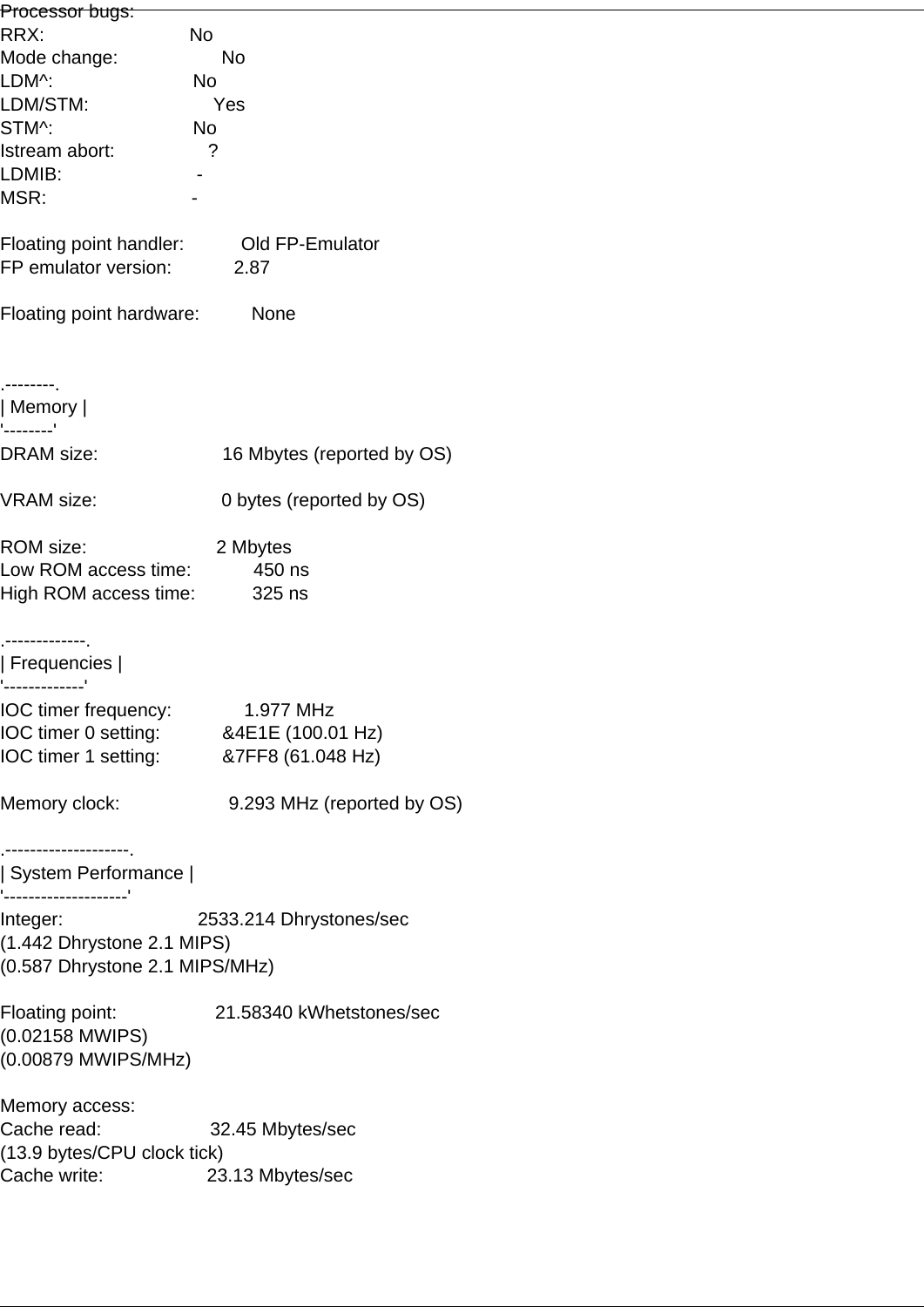## (9.88 bytes/CPU clock tick)

Main memory read: 20.54 Mbytes/sec (2.32 bytes/Memory clock tick) Main memory write: 15.57 Mbytes/sec (1.76 bytes/Memory clock tick) Screen memory read: 14.86 Mbytes/sec (1.68 bytes/Memory clock tick) Screen memory write: 4.578 Mbytes/sec (0.517 bytes/Memory clock tick) .-----. | ICs | '-----' Memory controller: MEMC1 I/O chip: VL1772 Videochip: VIDC1a (reported by RISC OS) Special functions chip: None Real time clock: Philips PCF8583 I²C address: &A0 Reference clock: 32.768 kHz (configured) LCD controller: None Battery management unit: None .-------------. | Screen mode | '-------------' Resolution: 640 x 480 Colours: 256 Refresh rate: 57.4 Hz VIDC clock speed: 25.175 MHz (reported by OS) .. .--------. | Others | '--------' Unique machine ID: None

OS version: 3.11 OS identifier: &A4 OS description: RISC OS 3.11 (29 Sep 1992)

\*\*\*\*\*\*\*\*\*\*\*\*\*\*\*\*\*\*\*\*\*\*\*\*\*\*\*\*\*\*\*\*\*\*\*\*\*\*\*\*\*\*\*\*\*\*\*\*\*\*\*\*\*\*\*\*\*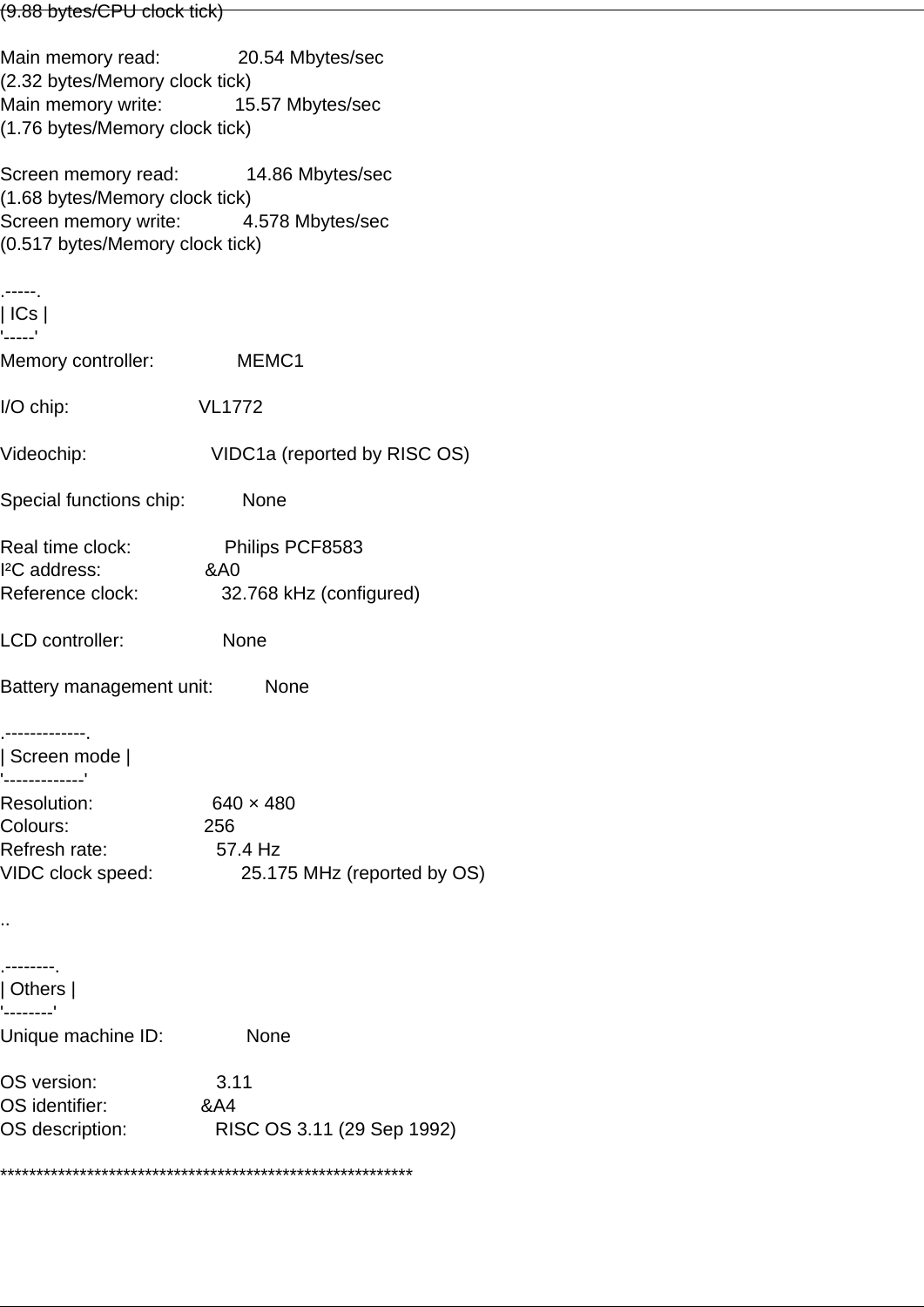ArcEM\_OCM DISABLING OCM (aka DISABLEOCM tooltype enabled)

SICK V1.28 (Please mail result file to [M.Seifert@t-online.de](mailto:M.Seifert@t-online.de))

.---------------.

| Result Values | '---------------'

&00000134 &00000080 &000000A4 &00000137 &000000A0 &00000000 &001DFD90 &00004E20 &00007FFC &01000000 &03704790 &FFFFFFFF &FFFFFFFF &00008000 &00000200 &00000000 &00000000 &00000000 &036E0D0C &00000000 &00000000 &00000000 &00000000 &FFFFFFFF &FFFFFFFF &FFFFFFFF &FFFFFFFF &FFFFFFFF &FFFFFFFF &FFFFFFFF &FFFFFFFF &FFFFFFFF &FFFFFFFF &FFFFFFFF &FFFFFFFF &00000001 &00000000 &00000000 &00000000 &00000000 &41560300 &00000003 &00000000 &00000000 &FFFFFFFF &0000011F &000C0300 &00000000 &00FF0000 &00000D95 &FFFFFFFF &00000001 &00000050 &FFFFFFFF &000000FF &00000004 &00000280 &000001E0 &00000040 &00006257 &00119A72 &00020000 &01022870 &00000064 &0B76362A &70A58000 &00800DAE &4D7D8000 &00800E1A &126BA000 &00801520 &1473F000 &00800CE1 &12B6A000 &00801383 &0359D000 &0080BBDA

.-----------. | Guesswork |

'-----------'

MSR:

Computer model: Acorn A3xx .-----------. | Processor | '-----------' Type: ARM3, rev. 0 Architecture version: ARMv2a Designer: Acorn Computer Implementor: ARM Manufacturer: VLSI Clock rate: 21.536 MHz Processor bugs: RRX: No Mode change: No LDM^: No LDM/STM: Yes STM^: No Istream abort: ? LDMIB: -

Floating point handler: Old FP-Emulator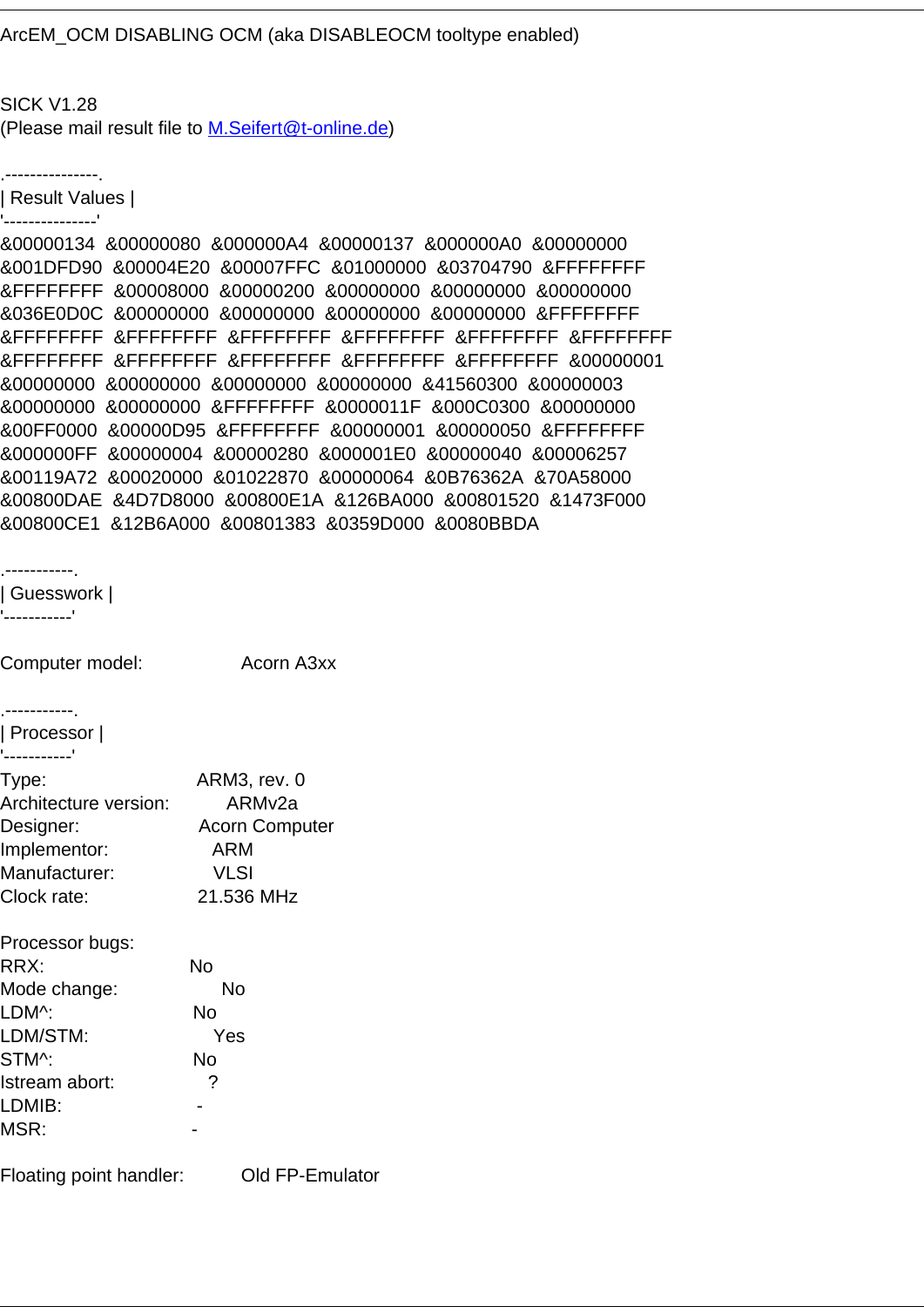| FP emulator version:                                                                                                                  | <del>2.87</del>                      |  |
|---------------------------------------------------------------------------------------------------------------------------------------|--------------------------------------|--|
| Floating point hardware:                                                                                                              | None                                 |  |
|                                                                                                                                       |                                      |  |
| .--------.<br>  Memory                                                                                                                |                                      |  |
| --------'<br><b>DRAM</b> size:                                                                                                        | 16 Mbytes (reported by OS)           |  |
| <b>VRAM</b> size:                                                                                                                     | 0 bytes (reported by OS)             |  |
| <b>ROM</b> size:<br>Low ROM access time: 450 ns<br>High ROM access time: 450 ns                                                       | 2 Mbytes                             |  |
| .-------------.<br>$\parallel$ Frequencies $\parallel$                                                                                |                                      |  |
| '-------------'<br>IOC timer frequency: 1.965 MHz<br>IOC timer 0 setting: 84E20 (99.995 Hz)<br>IOC timer 1 setting: 87FFC (61.041 Hz) |                                      |  |
| Memory clock:                                                                                                                         | 57.69 MHz (reported by OS)           |  |
| .--------------------<br>  System Performance                                                                                         |                                      |  |
| -------------------'<br>Integer:<br>(8.819 Dhrystone 2.1 MIPS)<br>(0.409 Dhrystone 2.1 MIPS/MHz)                                      | 15494.39 Dhrystones/sec              |  |
| Floating point:<br>(0.1040 MWIPS)<br>(0.00483 MWIPS/MHz)                                                                              | 104.0061 kWhetstones/sec             |  |
| Memory access:<br>Cache read:<br>(20.9 bytes/CPU clock tick)<br>Cache write:<br>(14.4 bytes/CPU clock tick)                           | 429.5 Mbytes/sec<br>295.5 Mbytes/sec |  |
| Main memory read:<br>(1.28 bytes/Memory clock tick)<br>Main memory write: 77.99 Mbytes/sec<br>(1.42 bytes/Memory clock tick)          | 70.22 Mbytes/sec                     |  |
| Screen memory read:<br>(1.30 bytes/Memory clock tick)<br>Screen memory write: 12.71 Mbytes/sec<br>(0.231 bytes/Memory clock tick)     | 71.34 Mbytes/sec                     |  |
|                                                                                                                                       |                                      |  |